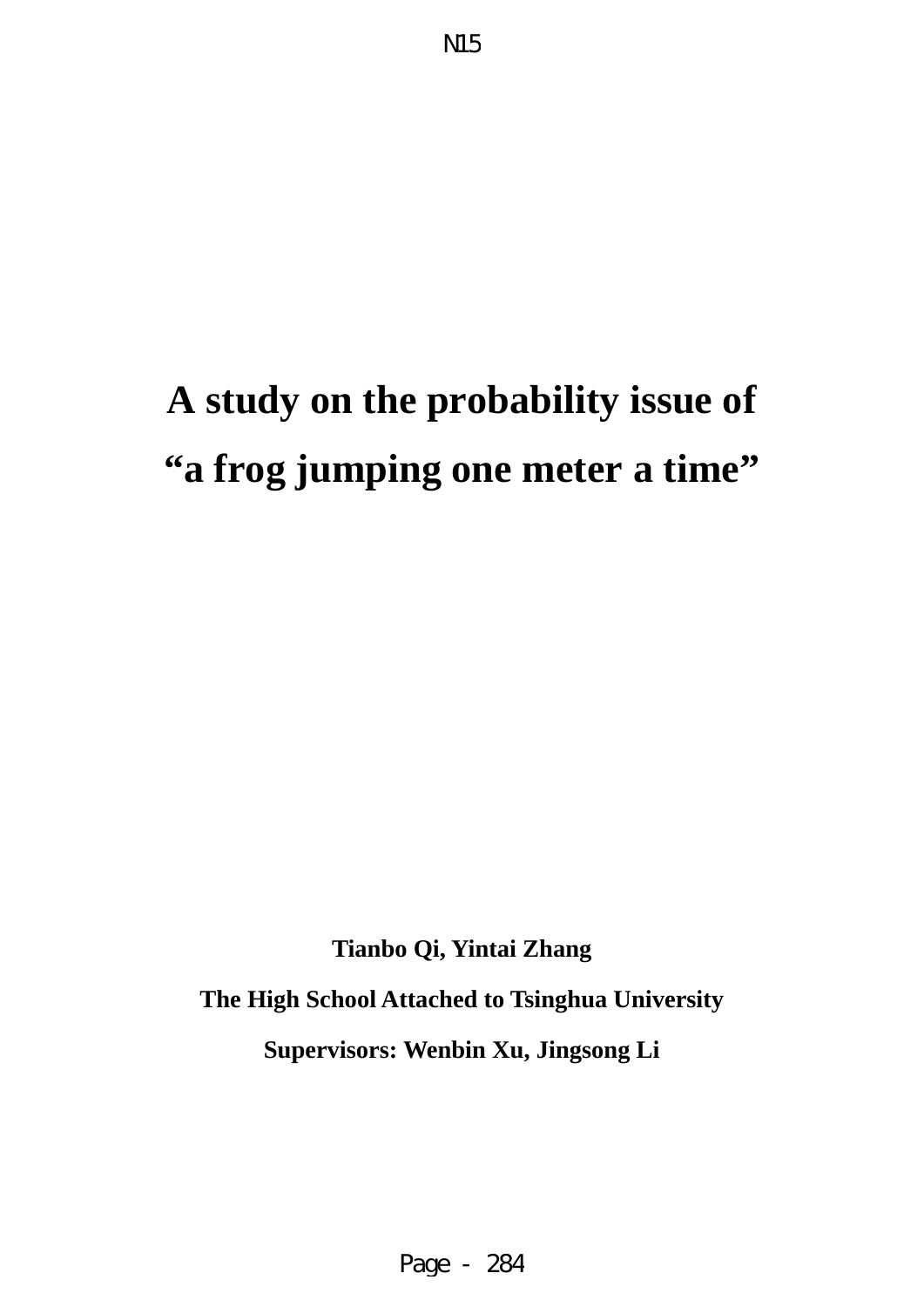**Abstract:** The problem we study in this paper originated from a simple high school math competition (AMC 12) question on a geometric probability model: "A frog makes 3 jumps, each exactly 1 meter long. The directions of the jumps are chosen independently at random. What is the probability that the frog's final position is no more than 1 meter from its starting position?"<sup>[1]</sup> From here, we changed the number of jumps the frog made, the length of each jump and the dimensions of the space. Using recursion, we obtained the recursive formula of the probability of a frog landing *x* meters within its original spot after jumping *m* 1-meter jumps in an *N* -dimension space by integrating the probability distribution of the former step. We also suggested a concept "the intensity of the probability field" to describe the relative probability of each spot and gave an expression of the intensity of each spot of a 2-dimensional space when the frog makes *m* jumps.

**Keywords:** probability, geometric probability model, function, *N* -dimensional space

#### **1. Introduction**

 The problem we study in this paper originated from a simple high school math competition (AMC 12) question on a geometric probability model: "A frog makes 3 jumps, each exactly 1 meter long. The directions of the jumps are chosen independently at random. What is the probability that the frog's final position is no more than 1 meter from its starting position?" From here, we changed the number of jumps the frog made, the length of each jump and the dimensions it was in of the space. We would like to answer the question: what is the probability of a frog landing *x* meters within its original spot after jumping *m* 1-meter jumps in an *N*-dimension space?

#### **2. Definitions**

1

 We denote the probability of a frog jumping *m* 1-meter jumps in an *N* -dimensional space and landing within *x* meters from where it started as  $P_{N D m}(x)$ . (Here,  $x \in [0, m]$ .) And we call it the probability function of m jumps in *N* -dimensional space.

 Since the probability of a frog landing at any particular point is 0 , it's rather difficult for us to compare whether the frog is more likely to land at this point or another. But regarding  $P_{N\text{Dm}}(x)$  as a function, we may calculate the probability of the frog landing on each circle, that is  $dP_{NDm}(x) = P'_{NDm}(x) \cdot dx$ . Thus, we can truthfully reflect the probability of the frog landing on each particular point using  $P'_{NDm}(x)$ . So we call it the intensity of the probability field of the frog jumping *m* 1-meter jumps in an n-dimensional space of the points precisely **x** meters from the starting point. And we write it as

$$
Q_{NDm}(x) = \lim_{\Delta x \to 0} \frac{P_{NDm}(x + \Delta x) - P_{NDm}(x)}{\Delta x} = P_{NDm}'(x), \quad x \in [0, m].
$$

<sup>&</sup>lt;sup>1</sup> The question was from the  $18<sup>th</sup>$  question of the 2010<sup>th</sup> AMC 12B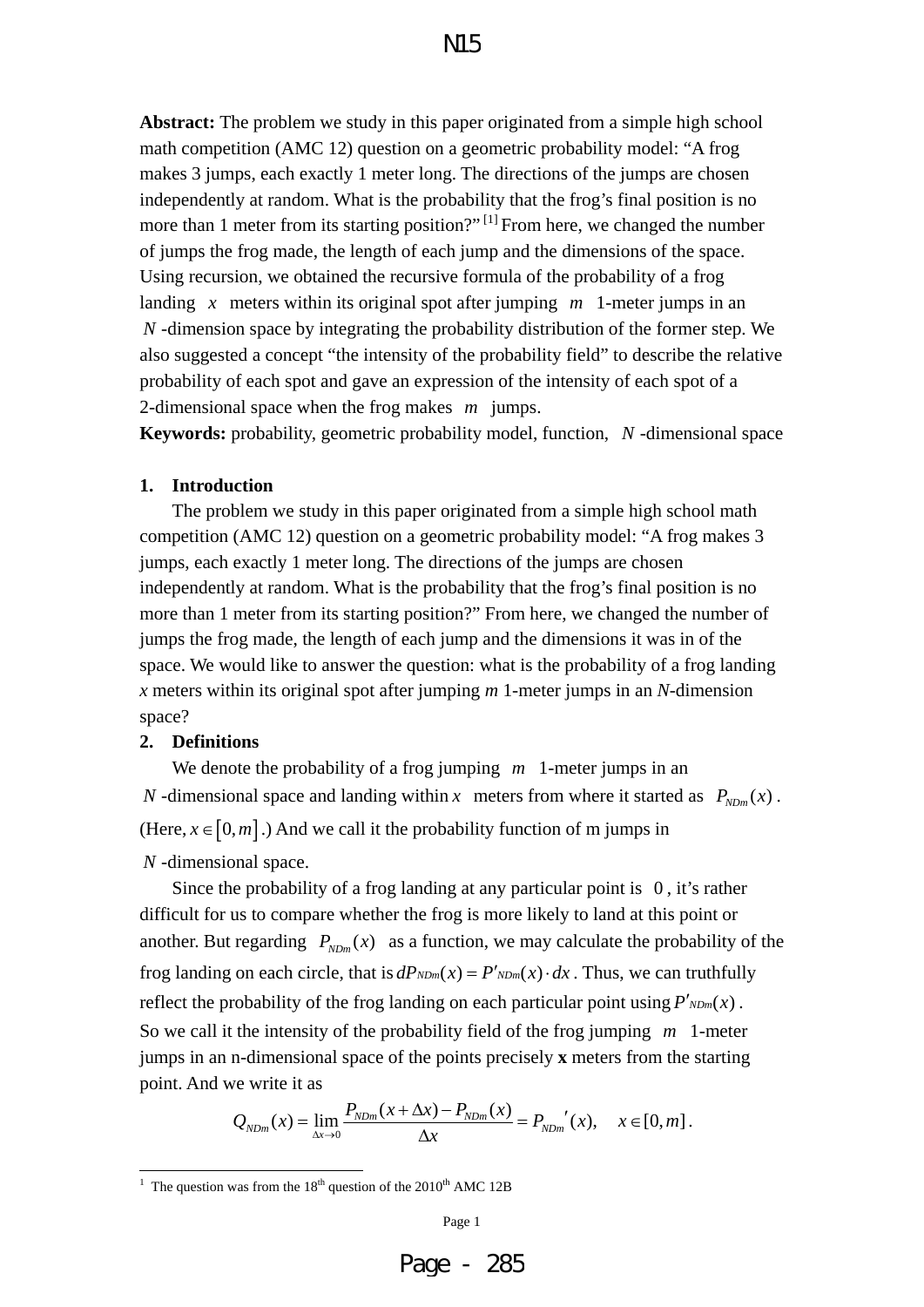#### **3. The mathematic calculation of two jumps in a 2-dimensional space**

The first spot the frog landed must be on a circle with the starting spot as the center and a radius of 1 meter.





As shown in figure 1, we set the starting point as *O* and the first landing spot *A* . Making a circle with *A* as its center and 1meter as its radius, set its intersecting points with the circle with  $O$  as its center and a radius of  $x$  (the target circle) as *P* and *Q*. The frog would be within the target circle if, and only if  $\angle PAO = \alpha$ 

$$
\in \left[0, 2\arcsin\frac{x}{2}\right].
$$
 So the probability of the frog landing within the target circle

is 2arcsin 2 *x*  $\frac{2}{\pi}$  . Thus,  $P_{2D2}$ 2arcsin  $b_2(x) = \frac{2x + 2}{x}$ *x*  $P_{2D2}(x) = \frac{2}{\pi}$  ( $x \in [0,2]$ ). The plot of this function is as

follows:



Figure 2

#### **4. The computer simulation of two jumps in a 2-dimensional space**

The greatest advantage of computer simulation is that we can make simulations of large number. However, the precision of the statistics are not exactly high, however, the general tendency can be shown.

Here, we used C++ and Excel to simulate. (The program is attached in the

Page 2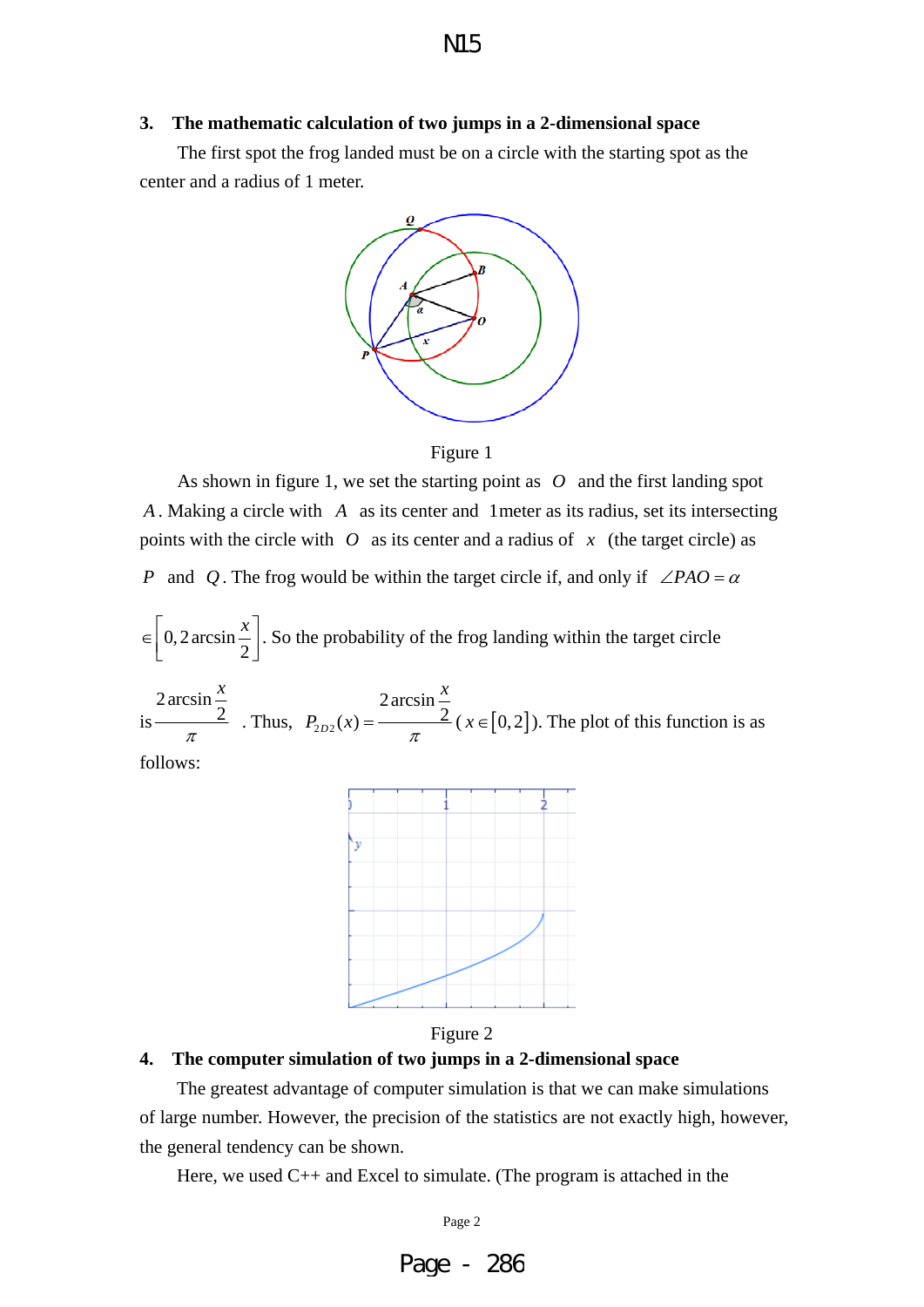appendix. Due to the capacity of the computer, this program is accurate to 0.001 and generates 10000 data each time). The plot is as follows:





We may see that figure 3 fits well with figure 2.

# **5. The mathematic calculation of** *m* **jumps in a 2-dimensional space**  We start the discussion from three jumps.

(i) When  $0 \le r_3 < 1$ , as in figure 4, if the frog started at *O* and landed at *A* of  $c_2$ 

after the first two jumps, set  $OA = r_2$ , here we have  $1 - r_3 \le r_2 \le r_3 + 1$ .



Figure 4

Here we see the probability of the frog landing at *A* is  $Q_{2D2}(r_1) \cdot dr_2$ . So using the cosine law, we have:

$$
1 + r_2^2 - 2r_2 \cos \alpha = r_3^2 \implies \alpha = \arccos \frac{1 + r_2^2 - r_3^2}{2r_2}
$$

Thus, we get the probability of landing with in  $c_2$ : 2  $\sqrt{2}$ 2  $'3$  $Q_{2D2}(r_2) \cdot dr_2 \cdot \frac{2r_2}{r_2}$ 1 arccos  $_{D2}(r_2) \cdot dr_2 \cdot \frac{2}{r_1^2}$  $r_2^2 - r$  $Q_{2D2}(r_2) \cdot dr_2 \cdot \frac{2r_1}{\pi}$  $+r_2^2$  –  $dr_1 \cdot \frac{2r_2}{r_1}$ , and so we have:

$$
P_{2D3}(r_3) = \int_{1-r_3}^{r_3+1} Q_{2D2}(r_2) \frac{\arccos\frac{1+r_2^2-r_3^2}{2r_2}}{\pi} dr_2, \ (0 \le r_3 < 1)
$$

(ii) When  $1 \le r_1 \le 3$ ,

(1) if  $r_3 - 1 \le r_2 \le 2$ , as shown in figure 5. Using similar methods, we may get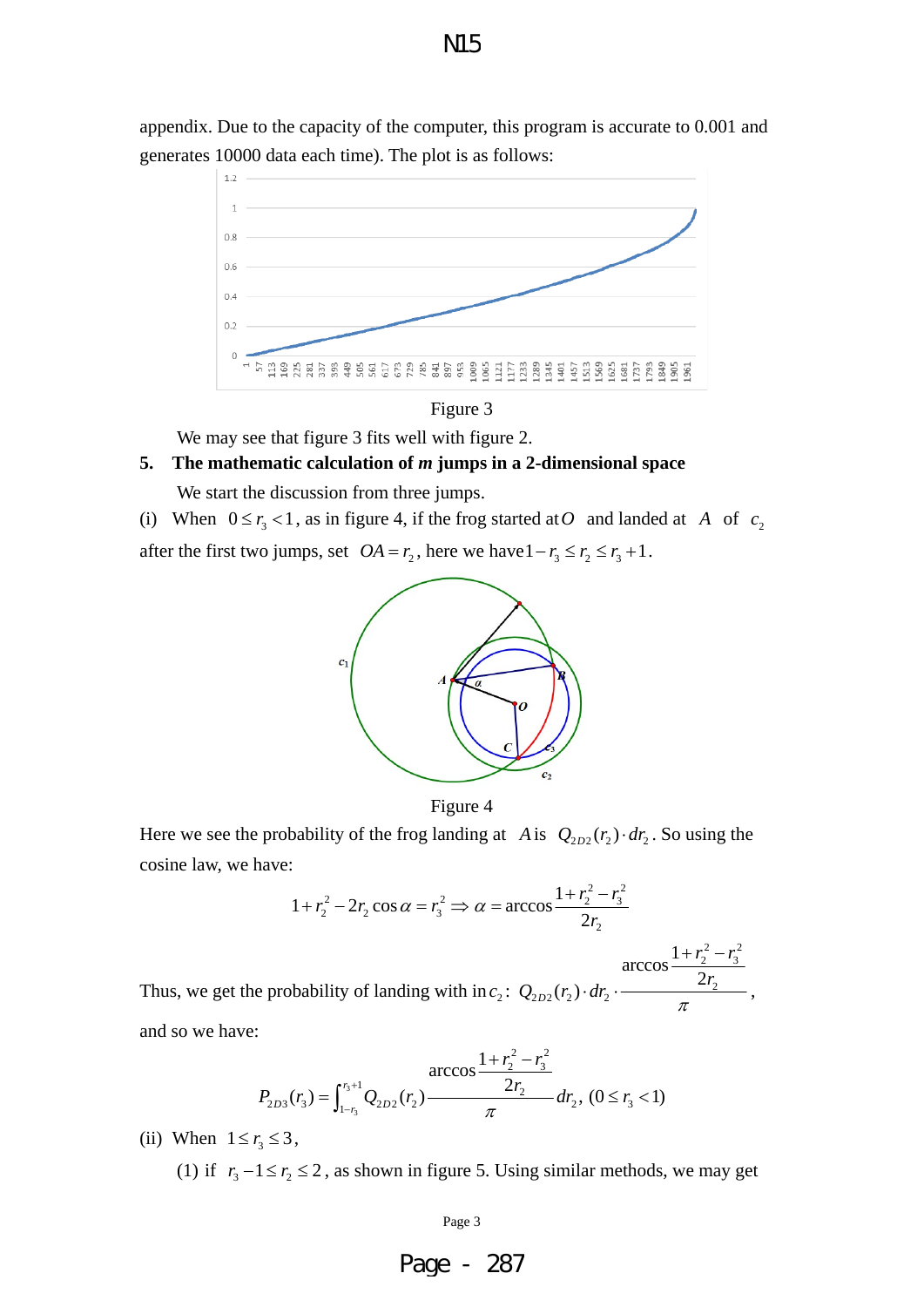the probability of the frog landing within  $c_3$ :



Figure 5

Using similar methods, we may get the probability of the frog landing within  $c_3$ :

$$
P_{2D2}(r_3) = \int_{r_3-1}^{2} Q_{2D2}(r_2) \frac{\arccos\frac{1+r_2^2-r_3^2}{2r_2}}{\pi} dr_2, (1 \le r_3 \le 3)
$$

(2) if  $0 \le r_2 \le r_3 - 1$ , as shown in figure 6, no matter with direction the third jump took, the frog must land within  $c_3$ :



Figure 6

Thus, the probability of the frog landing within  $c_3$  equals the probability of the frog jumping to  $c_2$ :

$$
P_{2D3}(r_3) = \int_{r_3-1}^{2} Q_{2D2}(r_2) \frac{\arccos\frac{1+r_2^2-r_3^2}{2r_2}}{\pi} dr_2 + P_{2D2}(r_3-1), (1 \le r_3 \le 3)
$$

In summary, the probability of landing within  $r_3$  from where the frog started after three jumps is:

Page 4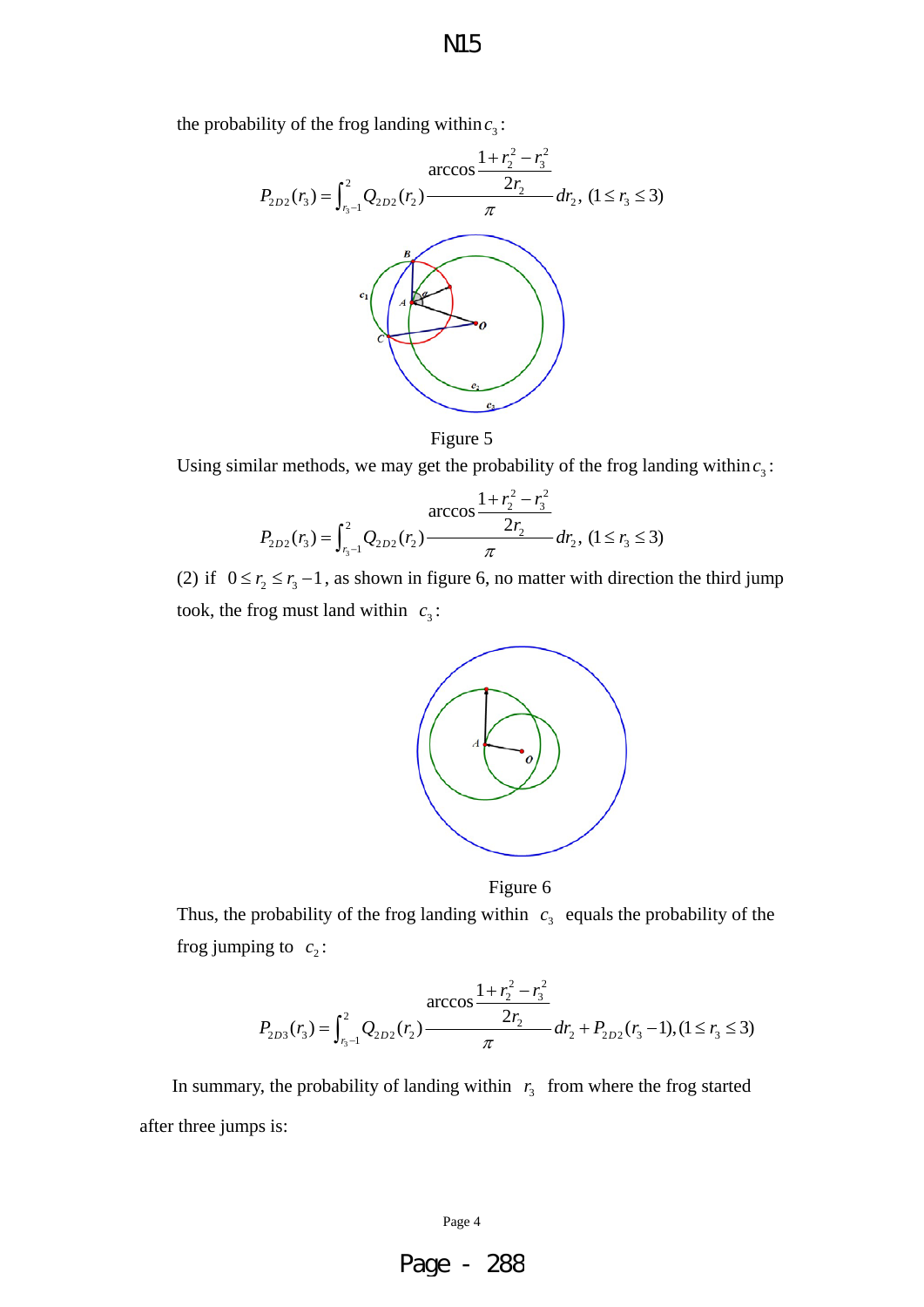$$
P_{2D\mathbb{R}}(r_{\mathbf{B}}) = \begin{cases} \int_{1-r_{\mathbf{B}}}^{r_{\mathbf{B}}+1} Q_{2D\mathbb{R}}(r_{\mathbf{B}}) \frac{\arccos\frac{1+r_{\mathbf{B}}^2-r_{\mathbf{B}}^2}{2r_{\mathbf{B}}} dr_{\mathbf{B}}, (0 \le r_{\mathbf{B}} < 1) \\ \int_{r_{\mathbf{B}}-1}^2 Q_{2D\mathbb{R}}(r_{\mathbf{B}}) \frac{\arccos\frac{1+r_{\mathbf{B}}^2-r_{\mathbf{B}}^2}{2r_{\mathbf{B}}} dr_{\mathbf{B}} + P_{2D\mathbb{R}}(r_{\mathbf{B}}-1), (1 \le r_{\mathbf{B}} \le 3) \end{cases}
$$

In addition, the intensity of the probability field is:

$$
Q_{\text{SDB}}(r_{\text{b}}) = \frac{d}{dr_{\text{b}}} P_{\text{DDB}}(r_{\text{b}})
$$

Similarly, we may get the probability of landing within  $r_4$  from where the frog started after 4 jumps:

$$
P_{2D4}(r_4) = \begin{cases} \int_{1-r_4}^{r_4+1} Q_{2D2}(r_2) \frac{\arccos\frac{1+r_2^2-r_4^2}{2r_2}}{\pi} dr_2 \cdot (0 \le r_4 < 1) \\ \int_{r_4-1}^{2} Q_{2D2}(r_2) \frac{\arccos\frac{1+r_2^2-r_4^2}{2r_2}}{\pi} dr_2 + P_{2D2}(r_4-1) \cdot (1 \le r_4 \le 4) \end{cases}
$$

and the probability of landing within  $r_m$  from where the frog started after  $m$ jumps:

$$
P_{2\text{gen}}(r_{m}) = \begin{cases} \int_{1-r_{m}}^{r_{m}+1} Q_{2\text{gen}-1}(r_{m-1}) \frac{\arccos\frac{1+r_{m-1}^{2}-r_{m}^{2}}{2r_{m-1}}}{\pi} dr_{m-1}, (0 \leq r_{m} < 1) \\ \int_{r_{m}-1}^{m-1} Q_{2\text{gen}-1}(r_{m-1}) \frac{\arccos\frac{1+r_{m-1}^{2}-r_{m}^{2}}{2r_{m-1}}}{\pi} dr_{m-1} + P_{2\text{on}-1}(r_{m} - 1), (1 \leq r_{m} \leq m) \end{cases}
$$

.

.

In addition, the intensity of probability field when making *m* jumps is:

$$
\begin{split} Q_{2Dm}(r_m) &= \frac{d}{dr_m} P_{2Dm}(r_m) \\ &= \left\{ \begin{aligned} &\frac{d}{dr_m} \int_{1-r_m}^{r_m+1} Q_{2Dm-1}(r_{m-1}) \frac{arccos\frac{1+r_{m-1}^2-r_m^2}{2r_{m-1}}}{\pi} dr_{m-1}, (0 \leq r_m < 1) \\ &\frac{d}{dr_m} \left[ \int_{r_m-1}^{m-1} Q_{2Dm-1}(r_{m-1}) \frac{arccos\frac{1+r_{m-1}^2-r_m^2}{2r_{m-1}}}{\pi} dr_{m-1} + P_{2Dm-1}(r_m-1) \right], (1 \leq r_m \leq m) \end{aligned} \right. \end{split}
$$

#### **6. Higher dimensions**

 We start the discussion here with 2 jumps in 3-dimensional space.To start with, it doesn't matter where the frog landed the first jump so we presume it landed at *A*1, so the frog must have landed on the sphere  $A_1$  as shown in figure 7:



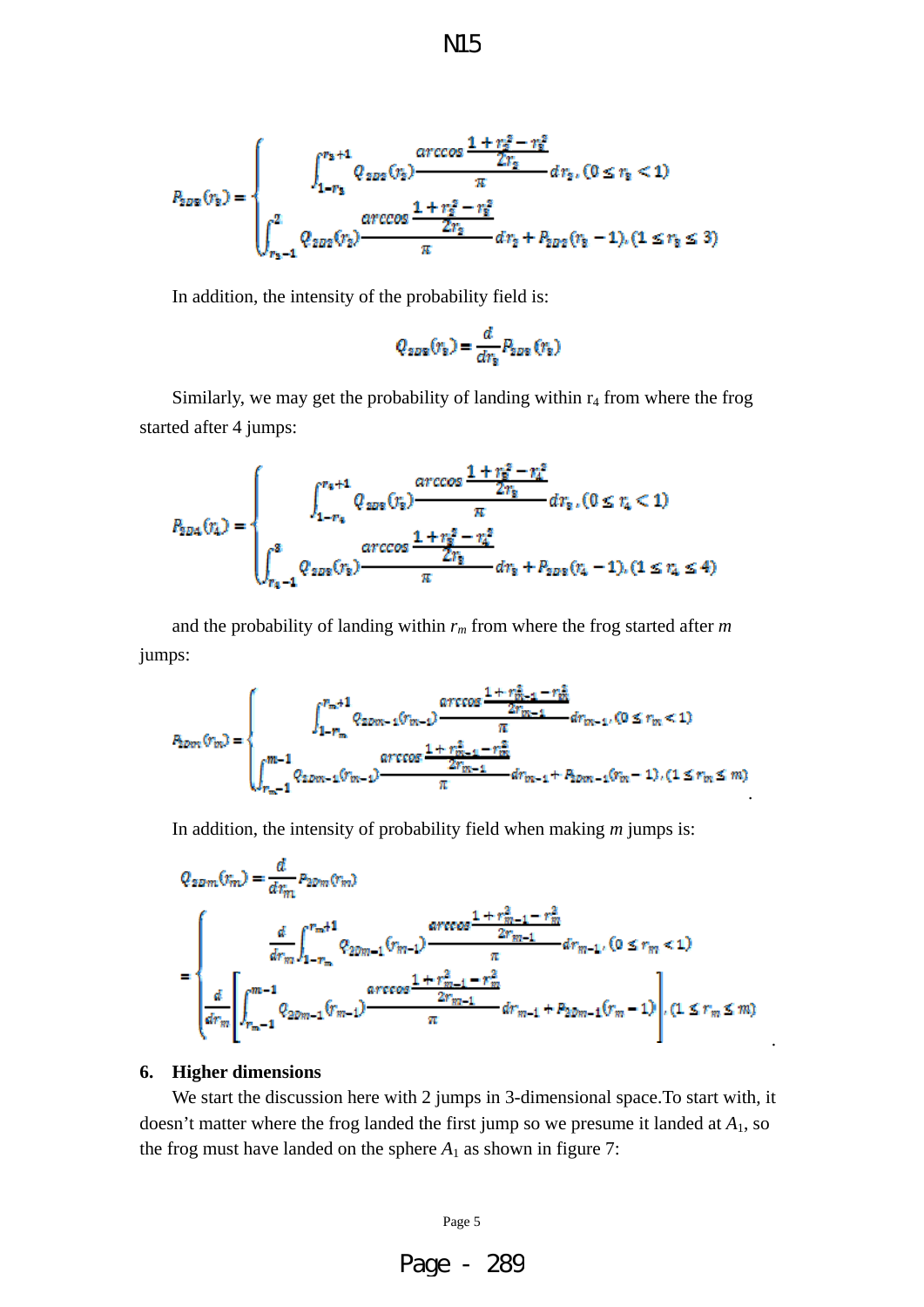

As where on the sphere the frog may land is random,

$$
P_{3D2} = \frac{S_{\text{blue spherical cap }A - BOC}}{S_{\text{sphere }A}}.
$$

If the frog landed *x* meters from *O*, we may have:

$$
S_{blue spherical cap A-BOC} = 2\pi R h = 2\pi \left(1 + \cos \left(2 \arccos \frac{x}{2}\right)\right).
$$

Thus, the probability function here is:

$$
P_{3D2}(x) = \frac{2\pi \left(1 + \cos\left(2 \arccos\frac{x}{2}\right)\right)}{4\pi} = \frac{1 + \cos\left(2 \arccos\frac{x}{2}\right)}{2}
$$

$$
= \frac{2\cos^2\left(\arccos\frac{x}{2}\right)}{2} = \frac{x^2}{4}, (0 \le x \le 2)
$$

Next, we'll discuss the conditions when dimension is bigger than 3. **Lemma 1:** 

$$
\int_0^{\theta} \sin^n x \, dx = \begin{cases} \frac{\int_0^{\theta} \sin^{n-2} x \, dx}{\int_0^m \sin^{n-2} x \, dx} (\pi \prod_{i=1}^{\frac{n}{2}} \frac{2i-1}{2i}) - \frac{\cos \theta \cdot \sin^{n-2} \theta}{n} & 2|n \\ \frac{\int_0^{\theta} \sin^{n-2} x \, dx}{\int_0^m \sin^{n-2} x \, dx} (2 \prod_{i=1}^{\frac{n}{2}} \frac{2i}{2i+1}) - \frac{\cos \theta \cdot \sin^{n-2} \theta}{n} & 2 \nmid n \end{cases}
$$

Proof:

$$
\int \sin^n x \, dx = -\int \sin^{n-4} x \, d\cos x = -\cos x \cdot \sin^{n-4} x + \int \cos x \, d\sin^{n-4} x
$$

$$
\int_0^\theta \sin^n x \, dx = -\int_0^\theta \sin^{n-4} x \, d\cos x = -\cos x \cdot \sin^{n-4} x + \int_0^\theta \cos x \, d\sin^{n-4} x
$$

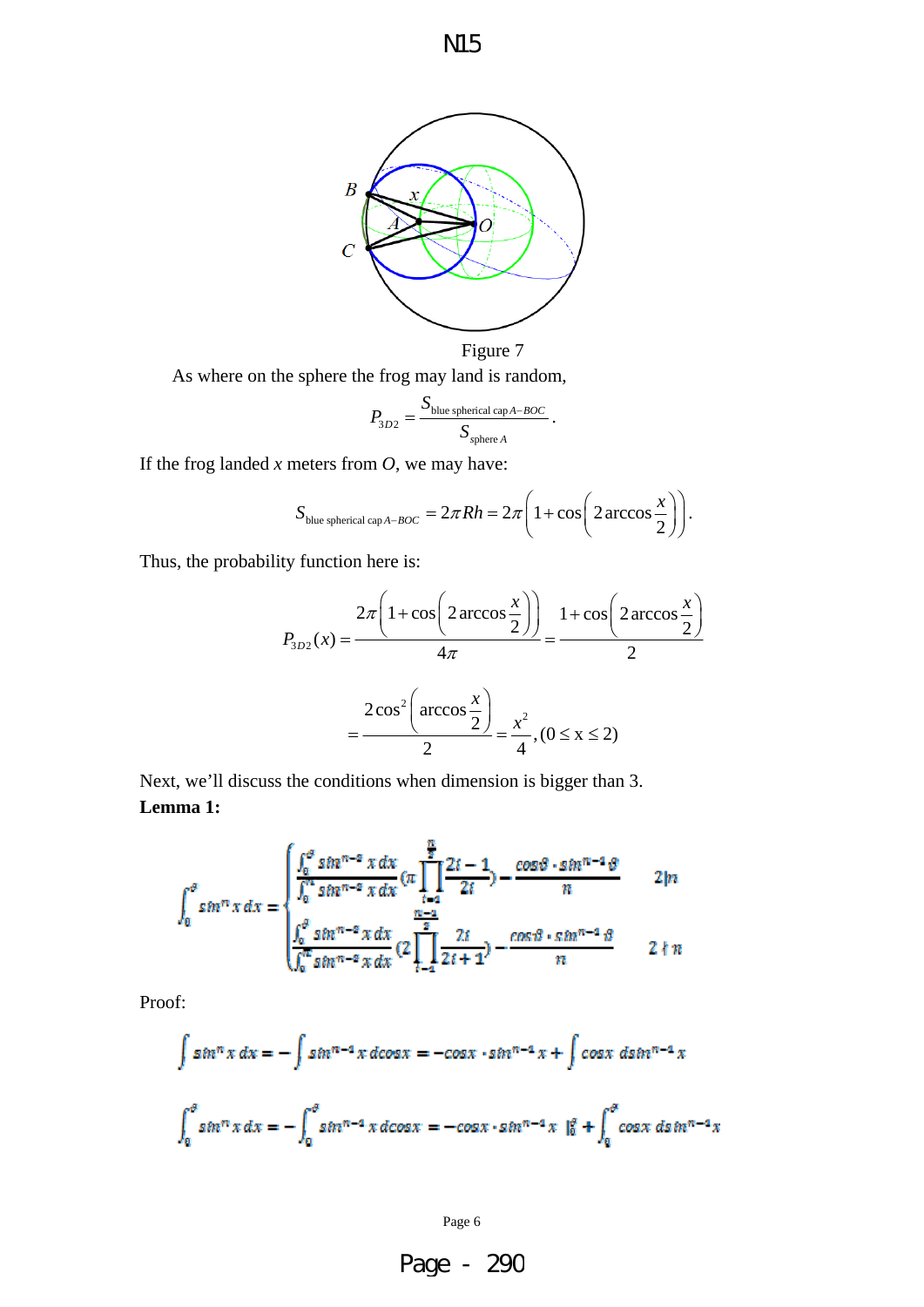$$
\mathbf{M}5
$$

$$
\int_0^{\theta} \sin^n x \, dx + \cos x \cdot \sin^{n-1} x \Big|_0^{\theta} = \int_0^{\theta} \cos x \cdot \sin^{n-1} x = \int_0^{\theta} (n-1) \cos^2 x \cdot \sin^{n-2} x \cdot dx
$$

$$
= \int_0^{\theta} (n-1)(1 - \sin^2 x) \cdot \sin^{n-2} x \cdot dx
$$

$$
= (n-1) \int_0^{\theta} \sin^{n-2} x \, dx - (n-1) \int_0^{\theta} \sin^n x \, dx
$$
Thus, 
$$
\frac{\int_0^{\theta} \sin^n x \, dx + \frac{\cos x \cdot \sin^{n-1} x \Big|_0^{\theta}}{n}}{\int_0^{\theta} \sin^{n-2} x \, dx} = \frac{n-1}{n}.
$$

(i) When *n* is even,

$$
\int_{0}^{0} \sin^{n} x \, dx + \frac{\cos x \cdot \sin^{n-1} x}{n} \frac{16}{n}
$$
\n
$$
= \frac{\int_{0}^{0} \sin^{n} x \, dx + \frac{\cos x \sin^{n-1} x}{n-1} \cdot \int_{0}^{0} \sin^{n-2} x \, dx}{\int_{0}^{0} \sin^{n-2} x \, dx} \cdot \frac{\int_{0}^{n} \sin^{n-2} x \, dx}{\int_{0}^{n} \sin^{n-2} x \, dx} \cdot \frac{\int_{0}^{n} \sin^{n-2} x \, dx}{\int_{0}^{n} \sin^{2} x \, dx} \cdot \frac{\int_{0}^{n} \sin^{2} x \, dx}{\int_{0}^{n} \sin^{2} x \, dx} \cdot \frac{\int_{0}^{n} \sin^{2} x \, dx}{\int_{0}^{n} \sin^{2} x \, dx} \cdot \int_{0}^{n} \sin^{0} x \, dx
$$
\n
$$
= \frac{\int_{0}^{0} \sin^{n-2} x \, dx}{\int_{0}^{n} \sin^{n-2} x \, dx} \cdot \frac{n-1}{n-2} \cdot \frac{n-3}{n-2} \cdot \frac{3}{n} \cdot \frac{1}{2} \cdot \int_{0}^{n} \sin^{0} x \, dx
$$
\n
$$
= \frac{\int_{0}^{0} \sin^{n-2} x \, dx}{\int_{0}^{n} \sin^{n-2} x \, dx} \cdot \frac{\frac{n}{2}}{\int_{1}^{n} \frac{2i-1}{2i}} \cdot \frac{2i-1}{2i}
$$
\n
$$
\int_{0}^{0} \sin^{n} x \, dx = \frac{\int_{0}^{0} \sin^{n-2} x \, dx}{\int_{n}^{n} \sin^{n-2} x \, dx} \cdot \frac{\frac{n}{2}}{\int_{1}^{n} \frac{2i-1}{2i}} \cdot \frac{\cos x \cdot \sin^{n-1} x \cdot \frac{16}{i}}{n}
$$
\n
$$
= \frac{\int_{0}^{0} \sin^{n} x \, dx}{\int_{0}^{n} \sin^{n-2} x \, dx} \cdot \frac{\frac{n}{2}}{\int_{1}^{n} \frac{2i-1}{2i}} \cdot \frac{\cos x \cdot \sin^{n-1} x \cdot \frac{16}{i
$$

(ii) When *n* is odd,

Page 7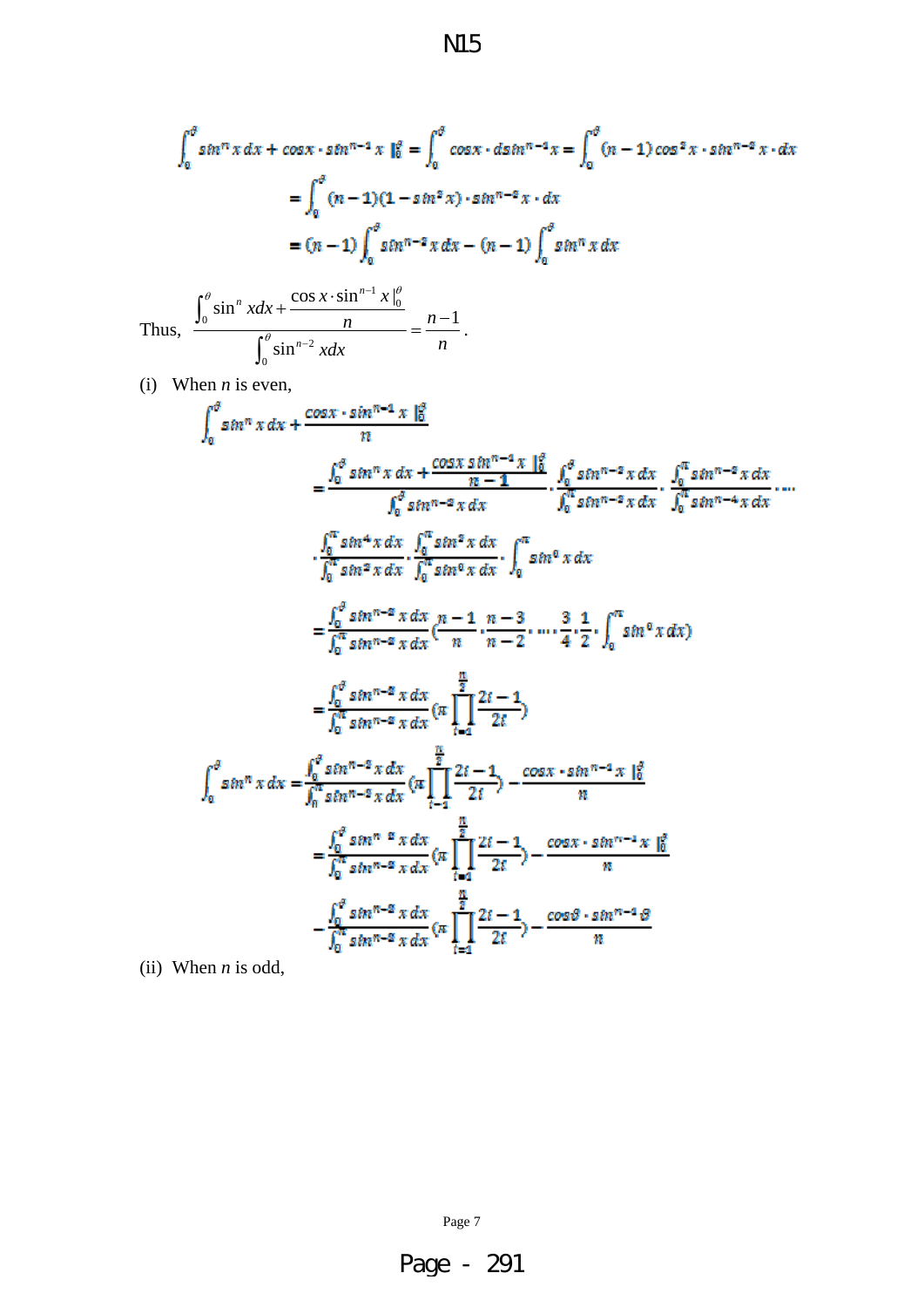$$
\int_{0}^{a} \sin^{n} x \, dx + \frac{\cos x \cdot \sin^{n-1} x \mid_{0}^{a}}{n}
$$
\n
$$
= \frac{\int_{0}^{a} \sin^{n} x \, dx + \frac{\cos x \sin^{n-1} x \mid_{0}^{a}}{n-1} \cdot \int_{0}^{a} \sin^{n-2} x \, dx \cdot \int_{0}^{n} \sin^{n-2} x \, dx}{\int_{0}^{a} \sin^{n-2} x \, dx} \cdot \frac{\int_{0}^{n} \sin^{n-2} x \, dx}{\int_{0}^{n} \sin^{n-2} x \, dx} \cdot \cdots
$$
\n
$$
\cdot \frac{\int_{0}^{n} \sin^{n} x \, dx}{\int_{0}^{n} \sin^{n} x \, dx} \cdot \int_{0}^{n} \sin^{2} x \, dx \cdot \int_{0}^{n} \sin^{2} x \, dx
$$
\n
$$
= \frac{\int_{0}^{a} \sin^{n-2} x \, dx}{\int_{0}^{n} \sin^{n-2} x \, dx} \cdot \frac{n-1}{n-2} \cdot \cdots \cdot \frac{4}{5} \cdot \frac{2}{3} \cdot \int_{0}^{n} \sin^{2} x \, dx
$$
\n
$$
= \frac{\int_{0}^{a} \sin^{n-2} x \, dx}{\int_{0}^{n} \sin^{n-2} x \, dx} \cdot \left(2 \prod_{i=4}^{n-2} \frac{2i}{2i+1}\right)
$$
\n
$$
\int_{0}^{a} \sin^{n} x \, dx = \frac{\int_{0}^{a} \sin^{n-2} x \, dx}{\int_{0}^{n} \sin^{n-2} x \, dx} \cdot \left(2 \prod_{i=4}^{n-4} \frac{2i}{2i+1}\right) - \frac{\cos x \cdot \sin^{n-2} x \mid_{0}^{a}}{n}
$$
\n
$$
= \frac{\int_{0}^{a} \sin^{n-2} x \, dx}{\int_{0}^{n} \sin^{n-2} x \, dx} \cdot \left(2 \prod_{i=4}^{n-4} \frac{2i}{2i+1}\right) - \frac{\cos x \cdot \sin^{n-1} x \mid_{0}^{a}}{n}
$$
\n
$$
= \frac{\int_{0}^{a} \sin^{n-2} x \, dx}{\int
$$

Proof completed!

**Lemma 2:** 

$$
\int_0^{\pi} \sin^n x \, dx \cdot \int_0^{\pi} \sin^{n+1} y \, dy = \frac{2\pi}{n+1}, n \in \mathbb{N}
$$

#### **Proof:**

In lemma 1, put  $\theta = \pi$ , we have,

$$
\int_0^{\pi} \sin^n x \, dx = \begin{cases} 2 \prod_{i=1}^{\frac{n-4}{2}} \frac{2i}{2i+1} & 2 \nmid n \\ \pi \prod_{i=1}^{\frac{n}{2}} \frac{2i-1}{2i} & 2 \mid n \end{cases}
$$

Thus, if *n* is even,

$$
\int_0^{\pi} \sin^n x \cdot dx \cdot \int_0^{\pi} \sin^{n+1} y \cdot dy = \pi \prod_{i=1}^{\frac{n}{2}} \frac{2i-1}{2i} \cdot 2 \prod_{i=1}^{\frac{n}{2}} \frac{2i}{2i+1}
$$

Page 8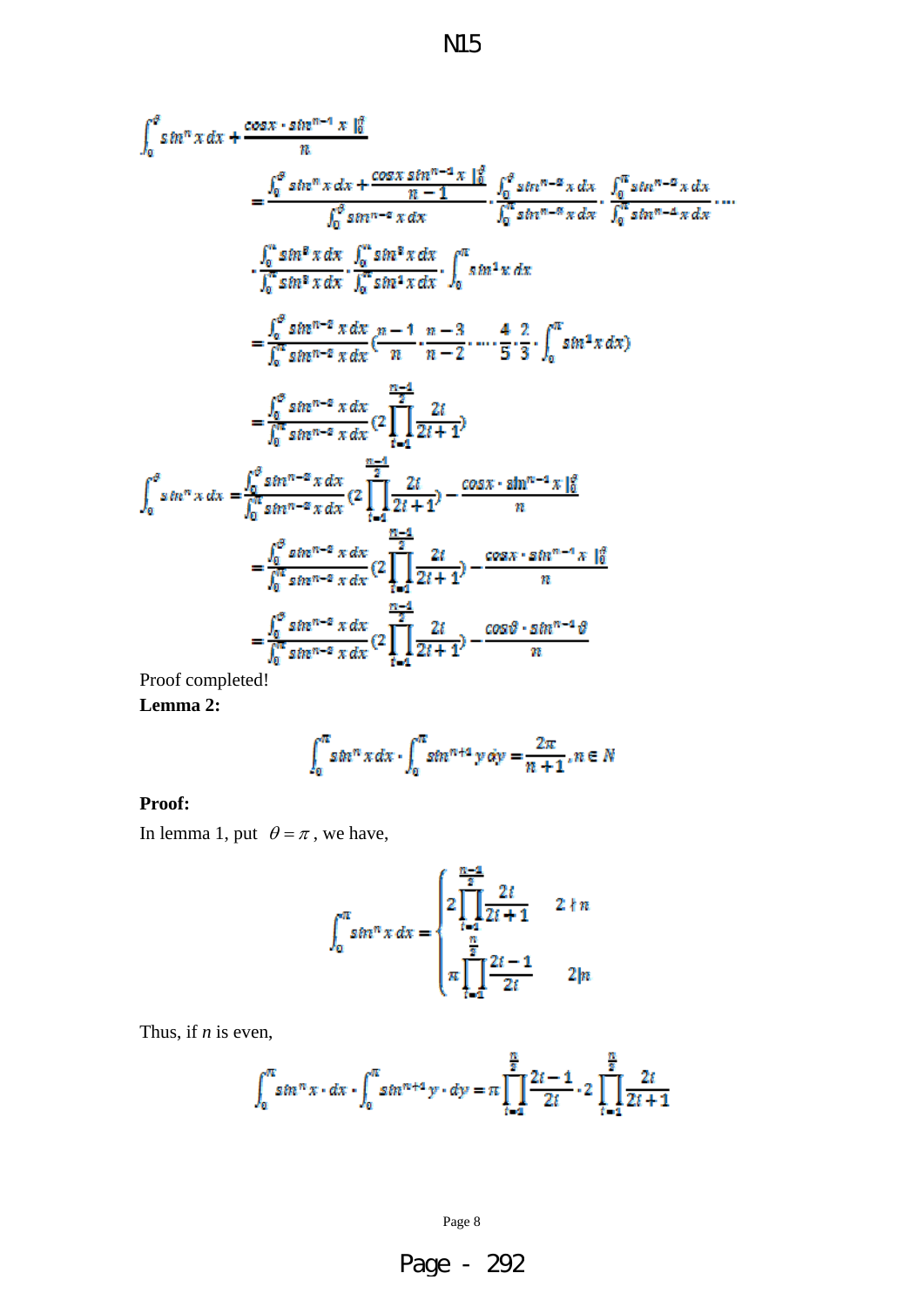$$
\mathbf{M}5
$$

$$
= \frac{2\pi}{n+1} \prod_{i=1}^{\frac{n-3}{2}} \frac{2i-1}{2i} \cdot \prod_{i=1}^{\frac{n-3}{2}} \frac{2i}{2i-1} = \frac{2\pi}{n+1}
$$

if *n* is odd,

$$
\int_0^{\pi} \sin^n x \cdot dx \cdot \int_0^{\pi} \sin^{n+1} y \cdot dy = 2 \prod_{i=1}^{\frac{n-4}{2}} \frac{2i}{2i+1} \cdot \pi \prod_{i=1}^{\frac{n+4}{2}} \frac{2i-1}{2i}
$$

$$
= \frac{2\pi}{n+1} \prod_{i=1}^{\frac{n-4}{2}} \frac{2i}{2i+1} \cdot \prod_{i=1}^{\frac{n-4}{2}} \frac{2i+1}{2i} = \frac{2\pi}{n+1}
$$

Proof completed!

#### **Lemma 3:**

The surface area of an *N*-dimensional sphere ( $N \ge 2$ ) is

$$
S_{N}(r) = \begin{cases} (2\pi r^{2})^{\left(\frac{N-2}{2}\right)} \cdot \left(\prod_{i=1}^{\frac{N-2}{2}} \frac{1}{2i}\right) \cdot 2\pi r & 2|n\\ (2\pi r^{2})^{\left(\frac{N-2}{2}\right)} \cdot \left(\prod_{i=1}^{\frac{N-2}{2}} \frac{1}{2i+1}\right) \cdot 4\pi r^{2} & 2 \nmid n \end{cases}
$$

**Proof:** 

When  $N=2$ ,  $S_2(r) = 2\pi r$ , lemma 3 holds true;

when  $N=3$ ,  $S_3(r) = 4\pi r^2$ , lemma 3 holds true as well;

when *N*>3, as shown is figure 8:



Figure 8

Cutting the sphere with an  $(N-1)$ -dimensional space  $\alpha$ , we may get an (*N*-1)-dimensional sphere (the part between *AB* in figure 8). And setting the

Page 9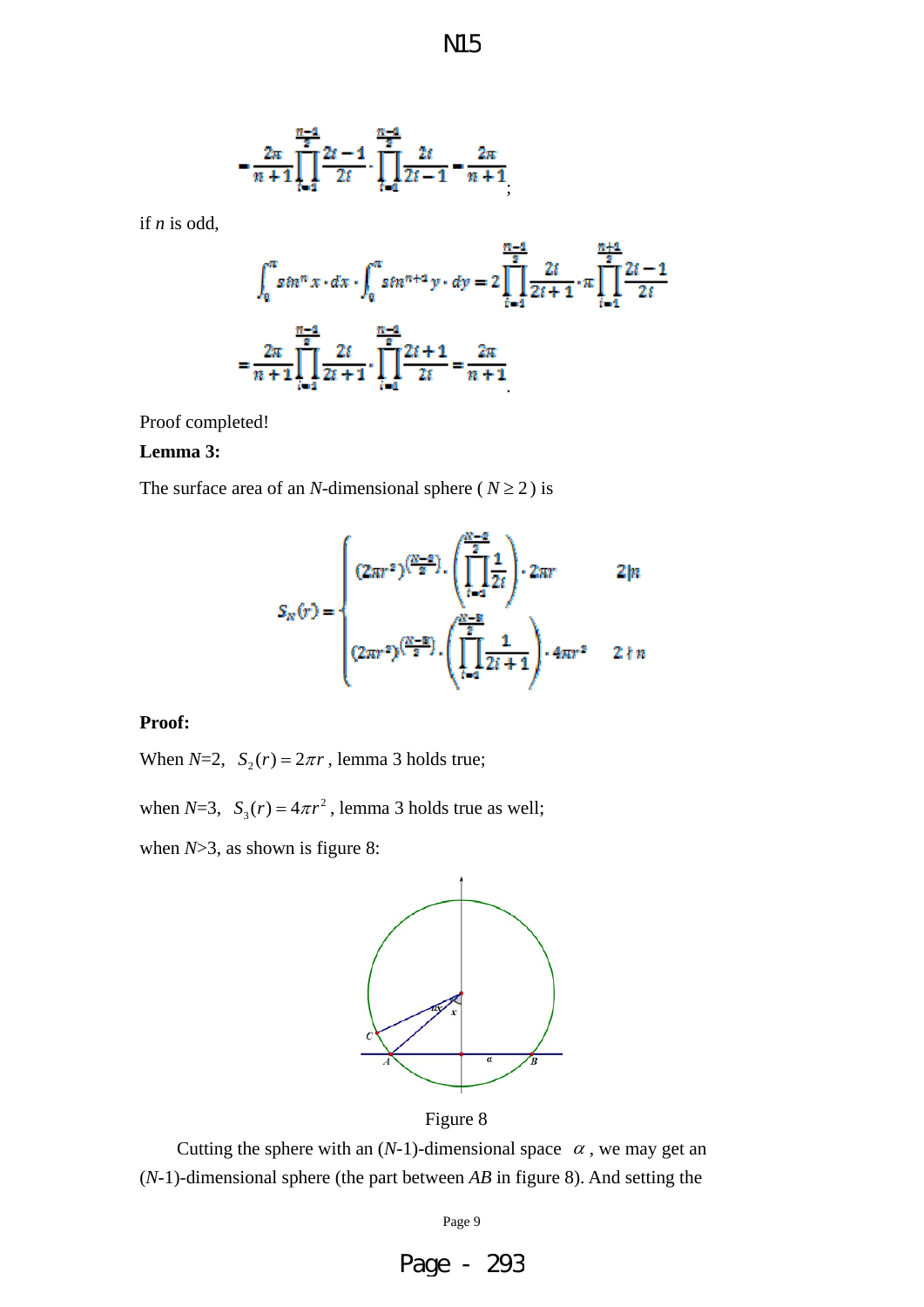corresponding angle of that sphere as *x*, we may get the radius of that sphere:  $r \cdot \sin x$ . And so the surface area of the little part (*AC* the figure 8) is  $S_{N-1}(r \cdot \sin x) \cdot r dx$ .

Thus, integrating these little parts, we get the surface area of a spherical cap:

$$
Z_N(r,\vartheta) = \int_0^{\vartheta} S_{N-1}(r \cdot \sin x) \cdot r \cdot dx
$$

Putting  $\theta = \pi$ , we have the surface area of an *N*-dimensional sphere:

$$
S_N(r) = \int_0^{\infty} S_{N-4}(r \cdot \sin x) \cdot r \cdot dx
$$

Presuming  $S_{N-2}(r)=a_{N-2}\pi^{b_{N-2}}r^{N-2},$ 

$$
S_N(r) = \int_0^{\pi} S_{N-4}(r \cdot \sin x) r \cdot dx = \int_0^{\pi} (\int_0^{\pi} S_{N-4}(r \cdot \sin x \cdot \sin y) r \cdot \sin x \cdot dy) r \cdot dx
$$
  
\n
$$
= r^2 \int_0^{\pi} \sin x \cdot \int_0^{\pi} S_{N-4}(r \cdot \sin y) dx \cdot dy
$$
  
\n
$$
= r^2 \int_0^{\pi} \sin x \cdot \int_0^{\pi} a_{N-2} \pi^{2N-4} (r \cdot \sin y)^{N-8} dx \cdot dy
$$
  
\n
$$
= r^{N-4} \cdot a_{N-2} \pi^{2N-2} \int_0^{\pi} \sin^{N-2} x \left( \int_0^{\pi} \sin^{N-8} y \cdot dy \right) dx
$$
  
\n
$$
= r^{N-4} a_{N-2} \pi^{2N-4} (\int_0^{\pi} \sin^{N-8} x \cdot dx) \cdot (\int_0^{\pi} \sin^{N-8} y \cdot dy)
$$

Using lemma 2, we have,

$$
\int_0^{\pi} \sin^{m-2} x \cdot dx \cdot \int_0^{\pi} \sin^{m-2} y \cdot dy = \frac{2\pi}{N-2}
$$

$$
S_{\kappa}(r) = a_{\kappa - \sigma} \pi^{b_{\kappa - \sigma} r^{2\sigma - 4}} \cdot \frac{2\pi}{N - 2} = \frac{2\pi r^2}{N - 2} S_{\kappa - \sigma}(r)
$$

And so when *N* is even:

$$
S_N(r) = a_{N-2} \pi^{b_{N-2}} r^{N-4} \cdot \frac{2\pi}{N-2} = \frac{2\pi r^2}{N-2} S_{N-2}(r) = \frac{2\pi r^2}{N-2} \cdot \frac{2\pi r^2}{N-4} \cdot S_{N-4}(r) = \cdots
$$

$$
= (2\pi r^2)^{\left(\frac{N-2}{2}\right)} \cdot \left(\prod_{i=4}^{\frac{N-2}{2}} \frac{1}{2i}\right) \cdot S_2(r) = (2\pi r^2)^{\left(\frac{N-2}{2}\right)} \cdot \left(\prod_{i=4}^{\frac{N-2}{2}} \frac{1}{2i}\right) \cdot 2\pi r
$$

;

when *N* is odd:

Page 10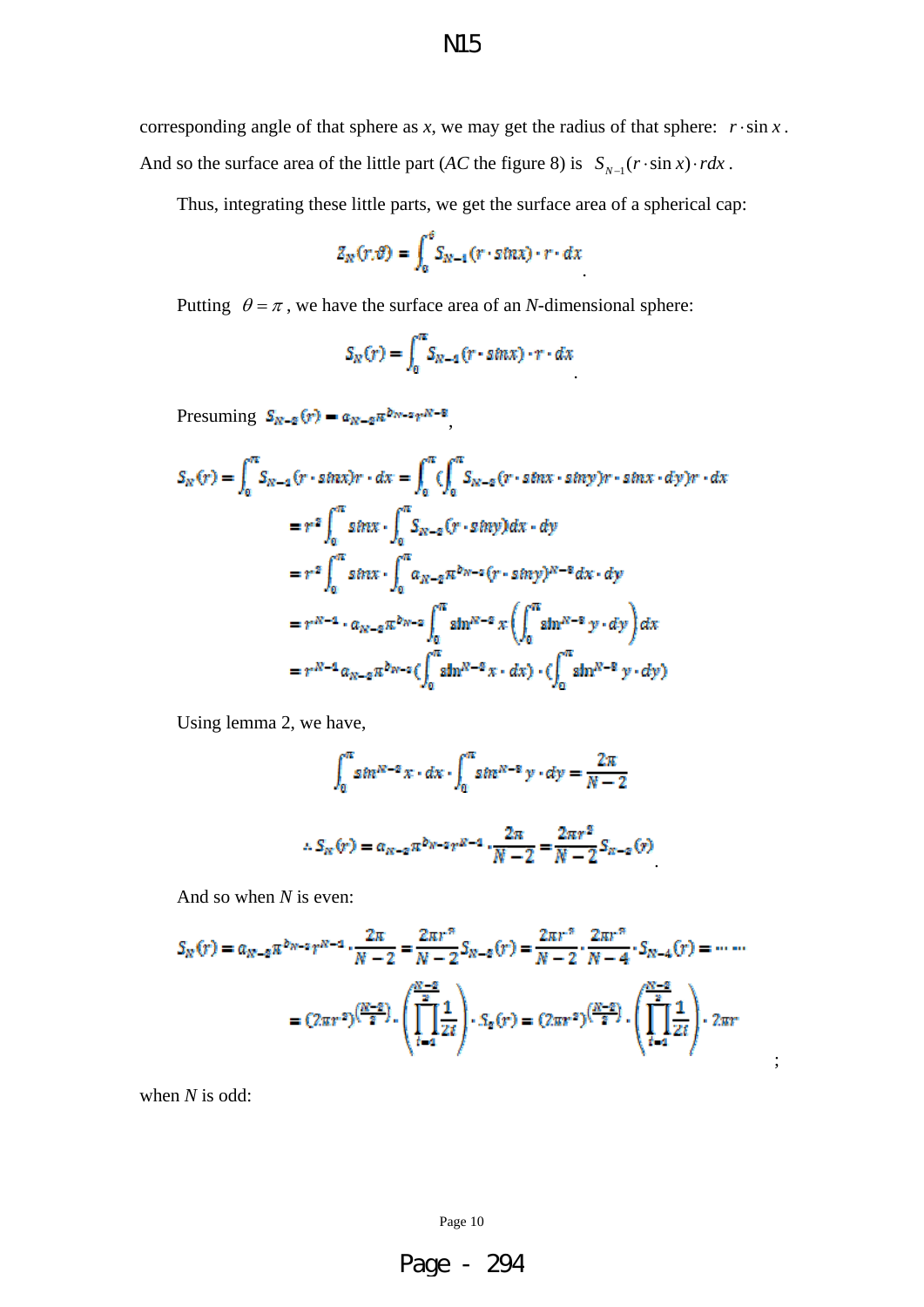$$
\rm\,M5
$$

$$
S_{X}(r) = \alpha_{X-2} \pi^{b_{N-1}} r^{N-1} \cdot \frac{2\pi}{N-2} = \frac{2\pi r^{2}}{N-2} S_{N-2}(r) = \frac{2\pi r^{2}}{N-2} \cdot \frac{2\pi r^{2}}{N-4} \cdot S_{N-4}(r) = \dots
$$

$$
= (2\pi r^{2})^{\left(\frac{N-2}{2}\right)} \cdot \left(\prod_{i=1}^{\frac{N-2}{2}} \frac{1}{2i+1}\right) \cdot S_{S}(r) = (2\pi r^{2})^{\left(\frac{N-2}{2}\right)} \cdot \left(\prod_{i=1}^{\frac{N-2}{2}} \frac{1}{2i+1}\right) \cdot 4\pi r^{2}
$$

Proof completed!

Thus, if

$$
S_N(r) = a_N \pi^{b_N}(r)^{N-1}
$$

we have

$$
Z_N(r,\theta) = \int_0^{\theta} a_{N-4} \pi^{b_{N-4}} (r \cdot \sin x)^{N-2} r \cdot dx = a_{N-4} \pi^{b_{N-4}} r^{N-4} \int_0^{\theta} \sin^{N-2} x \, dx
$$

$$
S_N(r) = \int_0^{\pi} S_{N-4} (r \cdot \sin x) r \cdot dx = a_{N-4} \pi^{b_N - 4} r^{N-4} \int_0^{\pi} \sin^{N-2} x \, dx
$$

And because the frog jumps one meter a time,

 $r = 1$ ,  $P_{RDS}\left(x\right)=\frac{S_{N}(1)-Z_{N}(1,\vartheta)}{S_{N}(1)}$  $=\frac{a_{N-4}\,\pi^{b_{N-4}}r^{N-4}\int_{0}^{\pi}\sin^{N-2}x\,dx-a_{N-4}\,\pi^{b_{N-4}}r^{N-4}\int_{0}^{\theta}\sin^{N-2}x\,dx}{a_{N-4}\,\pi^{b_{N-4}}r^{N-4}\int_{0}^{\pi}\sin^{N-2}x\,dx}$  $=\frac{\int_0^\pi \sin^{N-\alpha} x\,dx-\int_0^\theta \sin^{N-\alpha} x\,dx}{\int_0^\pi \sin^{N-\alpha} x\,dx}=1-\frac{\int_0^\theta \sin^{N-\alpha} x\,dx}{\int_0^\pi \sin^{N-\alpha} x\,dx}$ 

Using lemmas 1 and 2,

(i) When *N* is even,

$$
\int_0^{\theta} \sin^{N-2} x \, dx = \frac{\int_0^{\theta} \sin^{N-4} x \, dx}{\int_0^{\pi} \sin^{N-4} x \, dx} \left( \pi \prod_{i=1}^{\frac{N-2}{2}} \frac{2i-1}{2i} \right) - \frac{\cos \theta \cdot \sin^{N-2} \theta}{N-2}
$$

$$
\frac{\int_0^{\theta} \sin^{N-4} x \, dx}{\int_0^{\pi} \sin^{N-4} x \, dx} = P_{(N-2)D2}(x)
$$

$$
\int_0^{\theta} \sin^{N-2} x \, dx = P_{(N-2)D2}(x) \left( \pi \prod_{i=1}^{\frac{N-2}{2}} \frac{2i-1}{2i} \right) - \frac{\cos \theta \cdot \sin^{N-2} \theta}{N-2}
$$

Page 11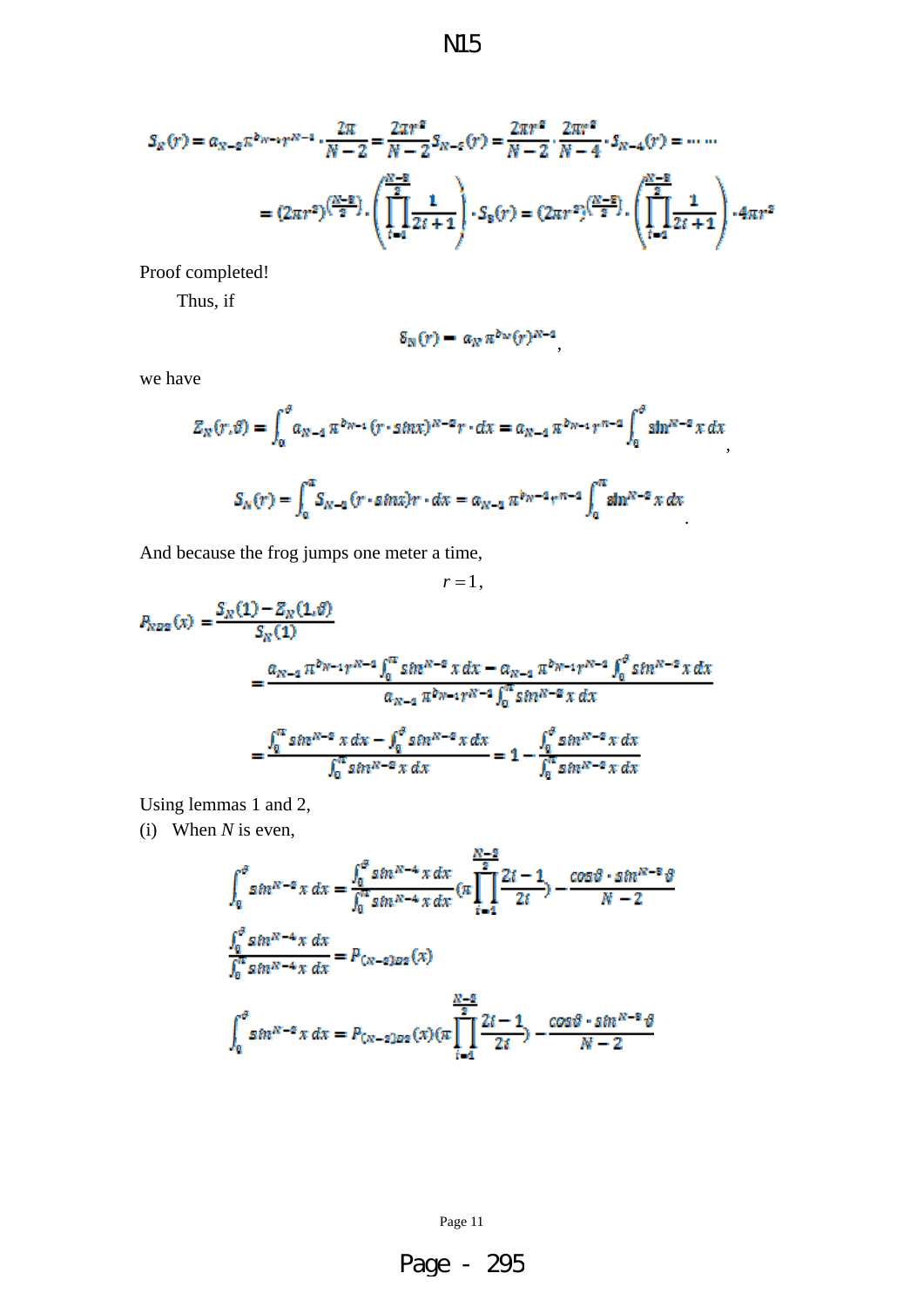$$
P_{N22}(x) = 1 - \frac{P_{(N-2)22}(x)\left(\pi \prod_{i=4}^{\frac{N-2}{2}} \frac{2i-1}{2i}\right) - \frac{\cos \theta \cdot \sin^{N-2} \theta}{N-2}}{\int_0^{\pi} \sin^{N-2} x \, dx}
$$

$$
= 1 - \frac{P_{(N-2)22}(x)\left(\pi \prod_{i=4}^{\frac{N-2}{2}} \frac{2i-1}{2i}\right) - \frac{\cos \theta \cdot \sin^{N-2} \theta}{N-2}}{\pi \prod_{i=4}^{\frac{N}{2}} \frac{2i-1}{2i}}
$$

(ii) When *N* is odd, similarly, we may have:

$$
P_{NDS}(x) = 1 - \frac{P_{(N-2)DS}(x)(2\prod_{t=1}^{\frac{N-2}{2}} \frac{2t}{2t+1}) - \frac{\cos\theta \cdot \sin^{N-2}\theta}{N-2}}{2\prod_{t=1}^{\frac{N-2}{2}} \frac{2t}{2t+1}}
$$

In summary, the probability function of 2 jumps in an *N*-dimensional space is

$$
P_{N22}(x) = \begin{cases} P_{(n-2)22}(x) \left( \pi \prod_{t=2}^{\frac{N-2}{2}} \frac{2t-1}{2t} \right) - \frac{\cos \theta \sin^{N-2} \theta}{N-2}, N = 2k, (k \in N^{+}, k \ge 2) \\ \pi \prod_{t=1}^{\frac{N}{2}} \frac{2t-1}{2t} \\ P_{(n-2)22}(x) \left( 2 \prod_{t=1}^{\frac{N-2}{2}} \frac{2t}{2t+1} \right) - \frac{\cos \theta \sin^{N-2} \theta}{N-2}, N = 2k + 1 (k \in N^{+}, k \ge 2) \\ 2 \prod_{t=1}^{\frac{N-2}{2}} \frac{2t}{2t+1} \end{cases}
$$

Here,

$$
\theta = \arccos \frac{x}{2}, x \in [0, 2].
$$

Using similar methods as that in 2-dimensional space, we may deduce the probability function of *m* jumps in an *N*-dimensional space.

If the frog is *y* meters from where it started after *m*-1 jumps, the probability of that frog jumping precisely onto that sphere is:

$$
dP_{RDM-4}(y) = P'_{RDM-4}(y) \cdot dx
$$

Thus, the probability of it landing within  $x$  meters from its starting point is:

$$
p(y) = \frac{\int_0^{\alpha \text{arrows}} \frac{4 + y^2 - x^2}{2y} S_{N-4}(\text{sinc}) \cdot dz}{\int_0^{\alpha} S_{N-4}(\text{sinc}) \cdot dz}
$$

Knowing that  $max(x - 1, 0) \le y \le min(x + 1, m - 1)$ , we have the probability function of *m* jumps in an *N*-dimensional space:

$$
P_{NDM}(x) = \begin{cases} \int_{1-x}^{x+1} dP_{NDM-4}(y) \cdot p(y) \cdot (0 \le x \le 1) \\ \int_{x-4}^{m-1} dP_{NDM-4}(y) \cdot p(y) + P_{NDM-4}(x-1) \cdot (1 < x < m) \end{cases}
$$

Page 12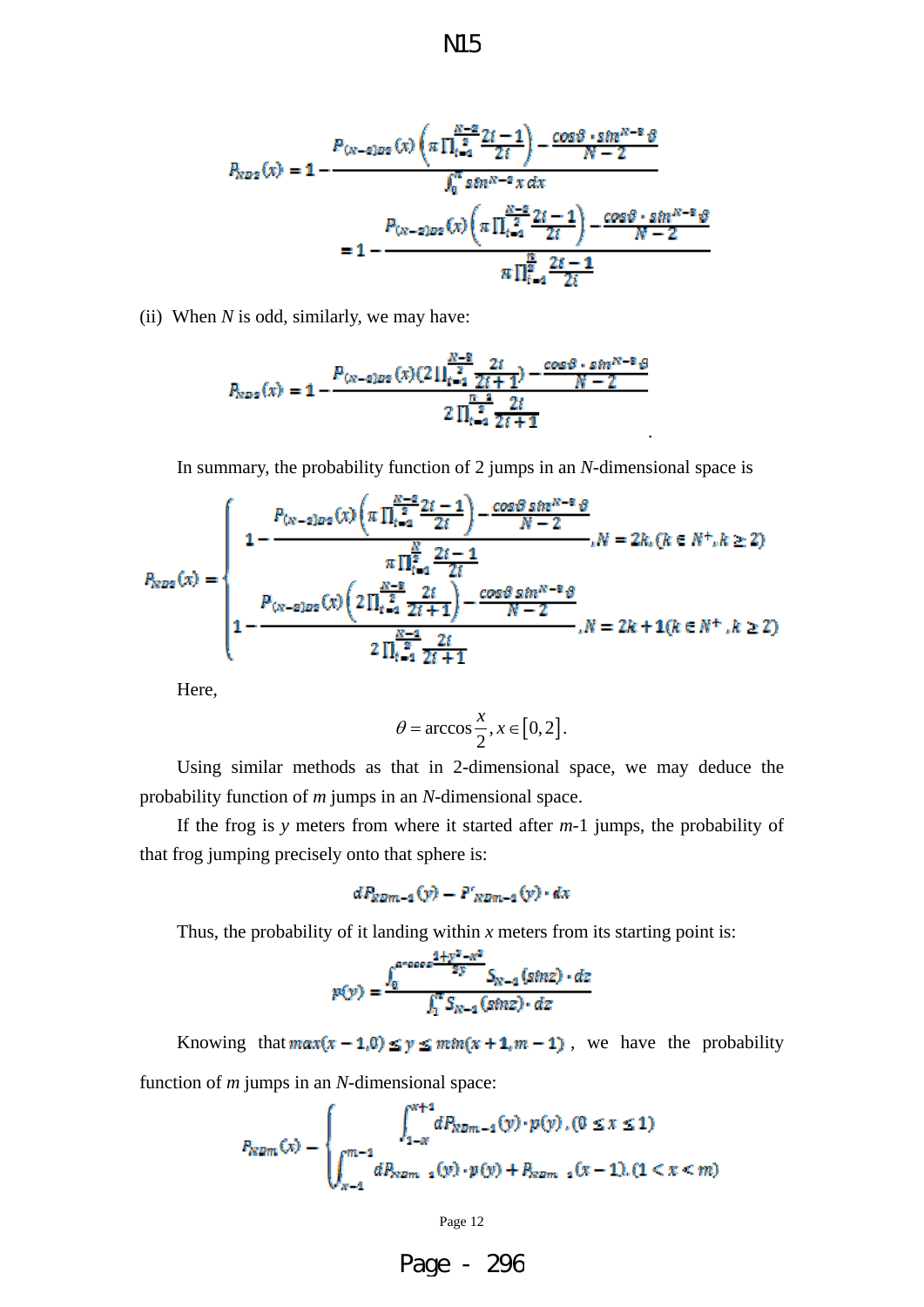that is,

$$
B_{NDm}(x) = \begin{cases} x + 1 \int_{0}^{x + 4 \int_{0}^{0} e^{x \cos \frac{1 + y^{2} - x^{2}}{2y}} S_{N-1}(s \ln z) \cdot dz} \cdot dP_{NDm-1}(y), (0 \le x \le 1) \\ \int_{x - 1}^{m - 1} \int_{0}^{e^{x \cos \frac{1 + y^{2} - x^{2}}{2y}} S_{N-1}(s \ln z) \cdot dz} \cdot dP_{NDm-1}(y) + P_{NDm-1}(x - 1), (1 < x \le m) \end{cases}
$$

.

## **References**

[1] 2010 AMC 12B Problems 18, http://www.artofproblemsolving.com/Wiki /index.php/2010\_AMC\_12B\_Problems/Problem\_18.

# **Appendix**

#### **Program1: Generating 10000 data at random**

#include <iostream> #include <math.h> #include <time.h> #include <stdlib.h> #include <stdio.h> const long int TIME=10000; const int STEP=2; using namespace std; double dis[TIME]; int count1=0,count2=0; Int main() { freopen("data.txt","w",stdout); double angle,x,y; long int i,j; srand(time(0)); for  $(i=0; i < TIME; i++)$  {  $x=0; y=0;$ for  $(j=0; j<$ STEP; $j++)$  { angle=(rand()%6283)/pow(10,3); x+=cos(angle); y+=sin(angle); }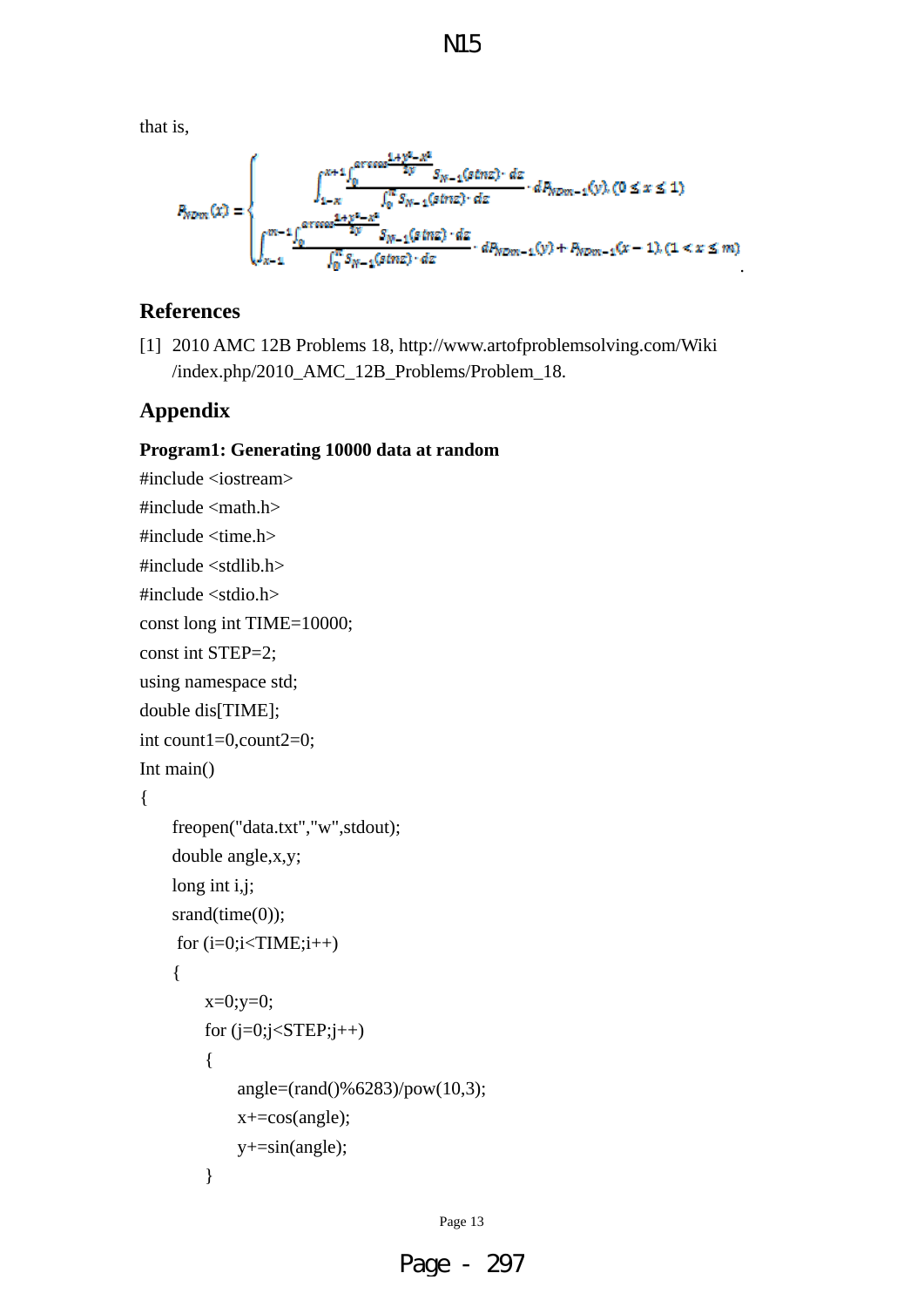```
dis[i]=sqrt(x*x+y*y); printf("%.3lf", dis[i]); 
     cout<<endl;
 } 
 fclose(stdout); 
 return 0;
```
#### }

#### **Program 2: on the probability of 2 jumps in 2-D spaces**

#include <iostream> #include <stdio.h> #include <map> using namespace std; const long int TIME=10000; map<float,int> a; int main() {

```
 freopen("data.txt","r",stdin); 
 freopen("result.txt","w",stdout); 
 int i,j; 
 float temp; 
 a.clear(); 
for (i=0; i < TIME; i++) { 
      cin>>temp; 
     for (i=0; j<=int(temp*1000); j++) a[j]--; 
 } 
 for (i=0;i<2000;i++) 
 { 
      cout<<float(TIME+a[i])/float(TIME)<<endl; 
 } 
 fclose(stdin); 
 fclose(stdout); 
 return 0;
```
#### }

# **Program 3: on the probability of 2 jumps in 3-D spaces**

#include <iostream>